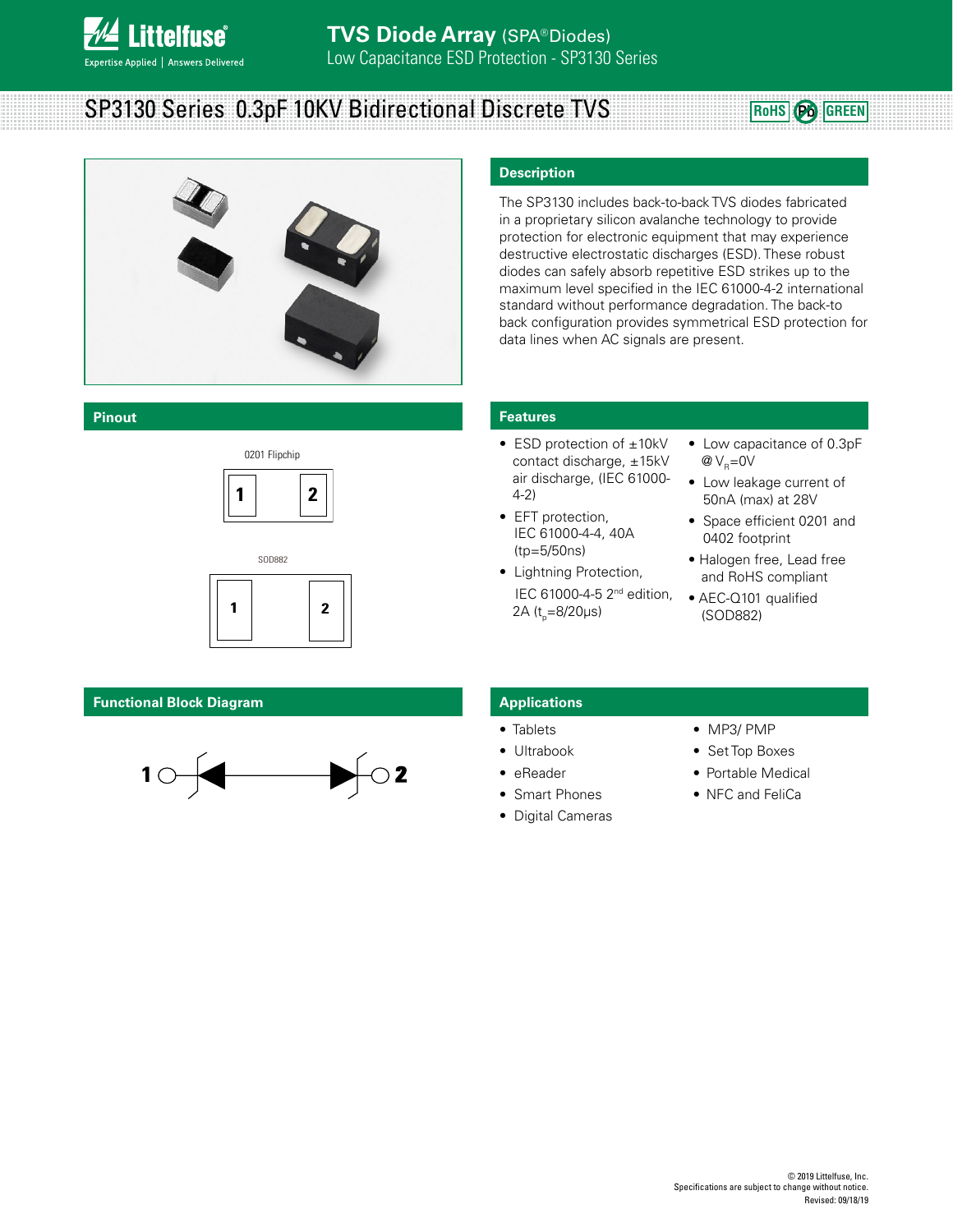

| <b>Absolute Maximum Ratings</b> |                                     |                |              |  |
|---------------------------------|-------------------------------------|----------------|--------------|--|
| <b>Symbol</b>                   | Parameter                           | <b>Value</b>   | <b>Units</b> |  |
| $\mathsf{I}_{\mathsf{PP}}$      | Peak Current $(t_{0} = 8/20 \mu s)$ | 2 Q            | А            |  |
| $T_{\alpha P}$                  | <b>Operating Temperature</b>        | -40 to 125     | $^{\circ}$ C |  |
| STOR                            | Storage Temperature                 | $-55$ to $150$ | $^{\circ}$   |  |

**CAUTION:** Stresses above those listed in "Absolute Maximum Ratings" may cause permanent damage to the device. This is a stress only rating and operation of the device at these or any other conditions above those indicated in the operational sections of this specification is not implied.

## **Electrical Characteristics (TOP=25**<sup>º</sup>**C)**

| <b>Thermal Information</b> |
|----------------------------|
|                            |
|                            |

| <b>Parameter</b>                               | Rating         | <b>Units</b> |
|------------------------------------------------|----------------|--------------|
| Storage Temperature Range                      | $-55$ to $150$ | $\circ$      |
| Maximum Lead Temperature<br>(Soldering 20-40s) | 260            | $\circ$      |

| <b>EIECINICAL UNATACLENSIICS</b> $(L_{\text{op}}=25^{\circ}C)$ |               |                                                    |            |            |            |              |  |
|----------------------------------------------------------------|---------------|----------------------------------------------------|------------|------------|------------|--------------|--|
| <b>Parameter</b>                                               | <b>Symbol</b> | <b>Test Conditions</b>                             | <b>Min</b> | <b>Typ</b> | <b>Max</b> | <b>Units</b> |  |
| Reverse Standoff Voltage                                       | $V_{RWM}$     |                                                    |            |            | 28         | V            |  |
| Reverse Leakage Current                                        | LEAK          | $V_e = 28V$ with 1 pin at GND                      |            | 10         | 50         | nA           |  |
| Clamp Voltage <sup>1</sup>                                     | $V_c$         | $I_{\text{pp}} = 1$ A, t <sub>n</sub> =8/20µs, Fwd |            | 39         | 44         | $\vee$       |  |
|                                                                |               | $I_{pp} = 2A$ , t <sub>n</sub> =8/20µs, Fwd        |            | 42         | 48         | $\vee$       |  |
| ESD Withstand Voltage <sup>1</sup>                             | $V_{ESD}$     | IEC61000-4-2 (Contact)                             | ±10        |            |            | kV           |  |
|                                                                |               | IEC61000-4-2 (Air)                                 | ±15        |            |            | kV           |  |
| Dynamic Resistance <sup>2</sup>                                | $R_{DYN}$     | TLP, $t_0 = 100$ ns, I/O to GND                    |            | 1.0        |            | $\Omega$     |  |
| Diode Capacitance <sup>1</sup>                                 | $C_{VQ-VQ}$   | Reverse Bias=0V, f=1 MHz                           |            | 0.3        | 0.45       | pF           |  |

**Note: 1.** Parameter is guaranteed by design and/or device characterization. **2.** Transmission Line Pulse (TLP) with 100ns width, 2ns rise time, and average window t1=70ns to t2= 90ns



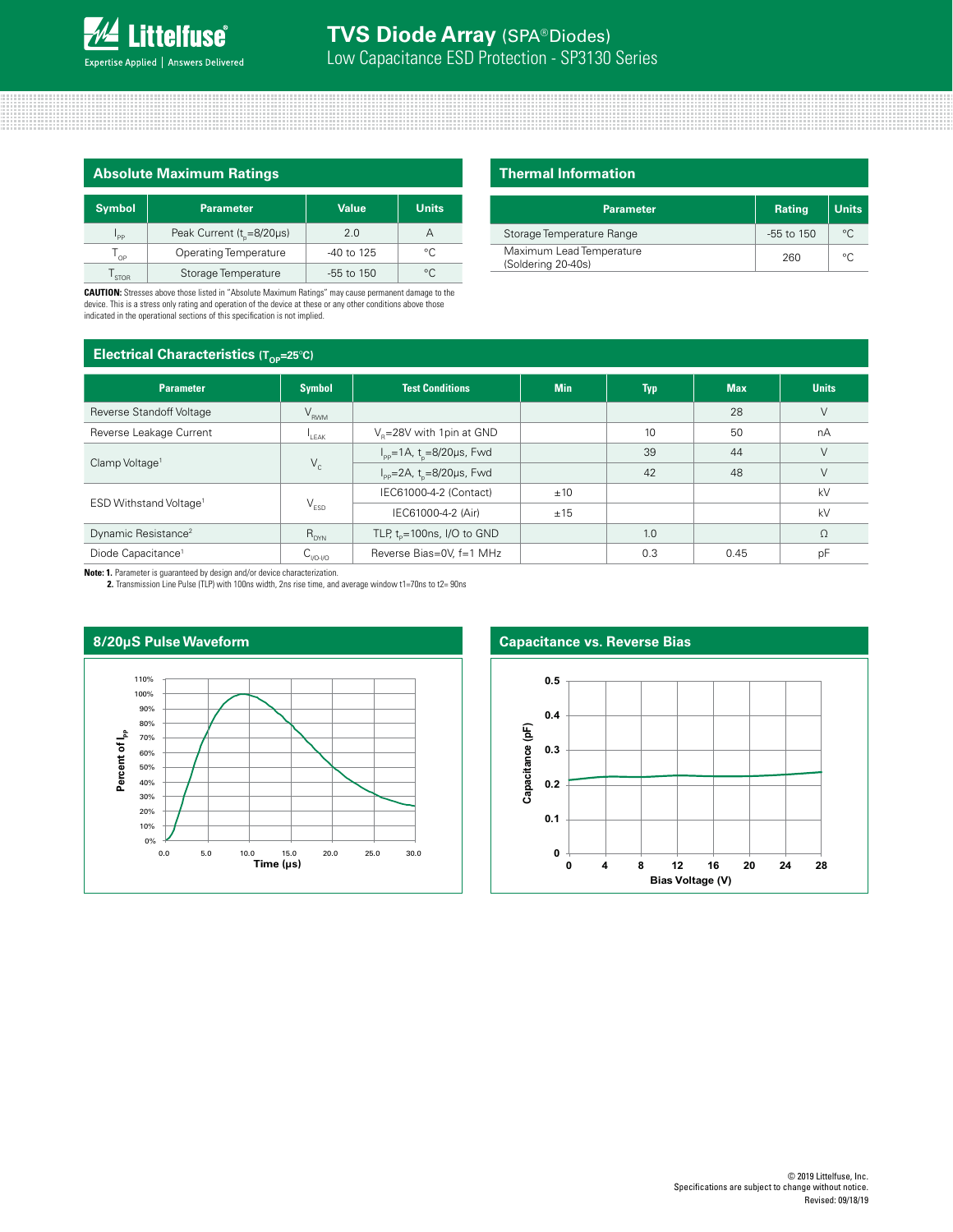



#### **Soldering Parameters**

| <b>Reflow Condition</b>                         |                                                   | Pb - Free assembly |
|-------------------------------------------------|---------------------------------------------------|--------------------|
|                                                 | - Temperature Min (T <sub>s(min)</sub> )          | $150^{\circ}$ C    |
| <b>Pre Heat</b>                                 | - Temperature Max $(T_{s(max)})$                  | $200^{\circ}$ C    |
|                                                 | - Time (min to max) $(t_2)$                       | $60 - 180$ secs    |
|                                                 | Average ramp up rate (Liquidus) Temp (T,) to peak | 3°C/second max     |
| $T_{\rm s(max)}$ to $T_{\rm L}$ - Ramp-up Rate  |                                                   | 3°C/second max     |
|                                                 | - Temperature (T.) (Liquidus)                     | $217^{\circ}$ C    |
| <b>Reflow</b>                                   | - Temperature (t)                                 | $60 - 150$ seconds |
| Peak Temperature (T <sub>n</sub> )              |                                                   | $260^{+0/5}$ °C    |
|                                                 | Time within 5°C of actual peak Temperature (t)    | $20 - 40$ seconds  |
| <b>Ramp-down Rate</b>                           |                                                   | 6°C/second max     |
| Time 25°C to peak Temperature (T <sub>a</sub> ) |                                                   | 8 minutes Max.     |
| Do not exceed                                   |                                                   | $260^{\circ}$ C    |





#### **Product Characteristics of 0201 Flipchip**

| <b>Lead Plating</b>     | Sn              |
|-------------------------|-----------------|
| <b>Lead Material</b>    | Copper          |
| <b>Lead Coplanarity</b> | $6 \mu m$ (max) |
| Substrate material      | Silicon         |
| <b>Body Material</b>    | Silicon         |

#### **Product Characteristics of SOD882**

| <b>Lead Plating</b>     | Pre-Plated Frame      |
|-------------------------|-----------------------|
| <b>Lead Material</b>    | Copper Alloy          |
| <b>Lead Coplanarity</b> | 0.004 inches(0.102mm) |
| Substrate material      | Silicon               |
| <b>Body Material</b>    | Molded Epoxy          |
| <b>Flammability</b>     | UL 94 V-0             |

**Notes :** 

1. All dimensions are in millimeters 2. Dimensions include solder plating.

3. Dimensions are exclusive of mold flash & metal burr.

4. Blo is facing up for mold and facing down for trim/form, i.e. reverse trim/form. 5. Package surface matte finish VDI 11-13.

### **Part Numbering System**

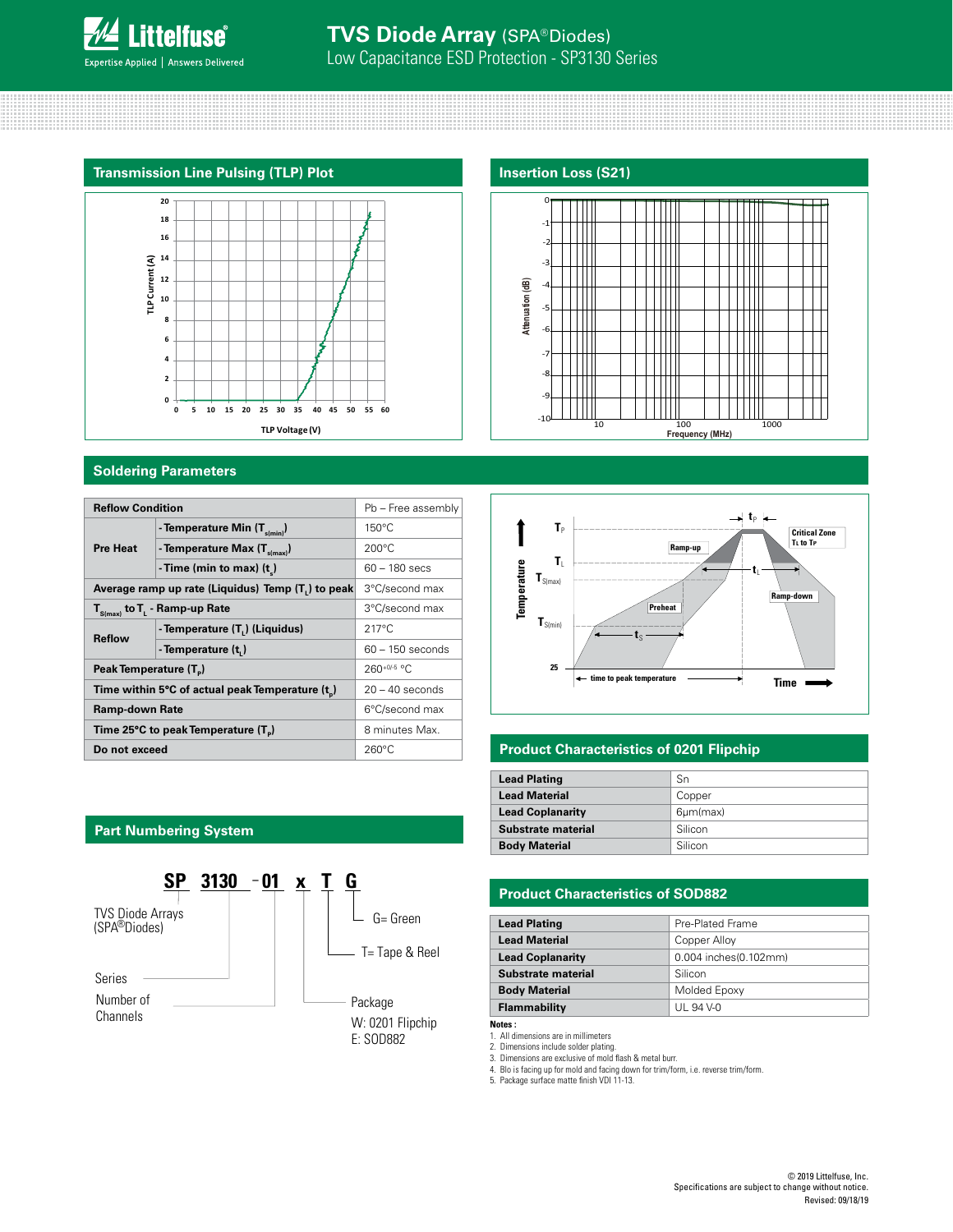

#### **Ordering Information**

| <b>Part Number</b> | <b>Package</b> | Min. Order Qty. | <b>Packaging Option</b>        | <b>PO/P1</b> | <b>Packaging Specification</b> |
|--------------------|----------------|-----------------|--------------------------------|--------------|--------------------------------|
| SP3130-01WTG       | 0201 Flipchip  | 10000           | Tape & Reel – 8mm tape/7" reel | 4mm/2mm      | <b>EIA RS-481</b>              |
| SP3130-01ETG       | SOD882         | 10000           | Tape & Reel - 8mm tape/7" reel | 4mm/2mm      | <b>EIA RS-481</b>              |

#### **Package Dimensions — 0201 Flipchip**







|                |                    | 0201 Flipchip |               |            |  |
|----------------|--------------------|---------------|---------------|------------|--|
| <b>Symbol</b>  | <b>Millimeters</b> |               | <b>Inches</b> |            |  |
|                | <b>Min</b>         | Max.          | <b>Min</b>    | <b>Max</b> |  |
| D              | 0.605              | 0.655         | 0.0238        | 0.0258     |  |
| E              | 0.305              | 0.355         | 0.0120        | 0.0140     |  |
| D1             | 0.145              | 0.155         | 0.0057        | 0.0061     |  |
| E1             | 0.245              | 0.255         | 0.0096        | 0.0100     |  |
| D <sub>2</sub> | 0.400 BSC          |               | 0.0157 BSC    |            |  |
| A              | 0.273              | 0.329         | 0.0107        | 0.0130     |  |
| A2             | 0.265              | 0.315         | 0.0104        | 0.0124     |  |
| A <sub>1</sub> | 0.008              | 0.014         | 0.0003        | 0.0006     |  |
|                |                    |               |               |            |  |

#### **Embossed Carrier Tape & Reel Specification — 0201 Flipchip**



| <b>Symbol</b>  | <b>Millimeters</b>        |
|----------------|---------------------------|
| A <sub>0</sub> | $0.41 + (-0.03)$          |
| B <sub>0</sub> | $0.70 + (-0.03)$          |
| D              | $\varnothing$ 1.50+0.10   |
| D1             | $\varnothing$ 0.20+/-0.05 |
| E              | $1.75 + (-0.10)$          |
| F              | $3.50 + (-0.05)$          |
| K <sub>0</sub> | $0.38 + / -0.03$          |
| P <sub>0</sub> | $4.00 + (-0.10)$          |
| <b>P1</b>      | $2.00 + (-0.05)$          |
| P <sub>2</sub> | $2.00+/-0.05$             |
| W              | $8.00 + 0.30 / -0.10$     |
| т              | $0.23 + (-0.02)$          |